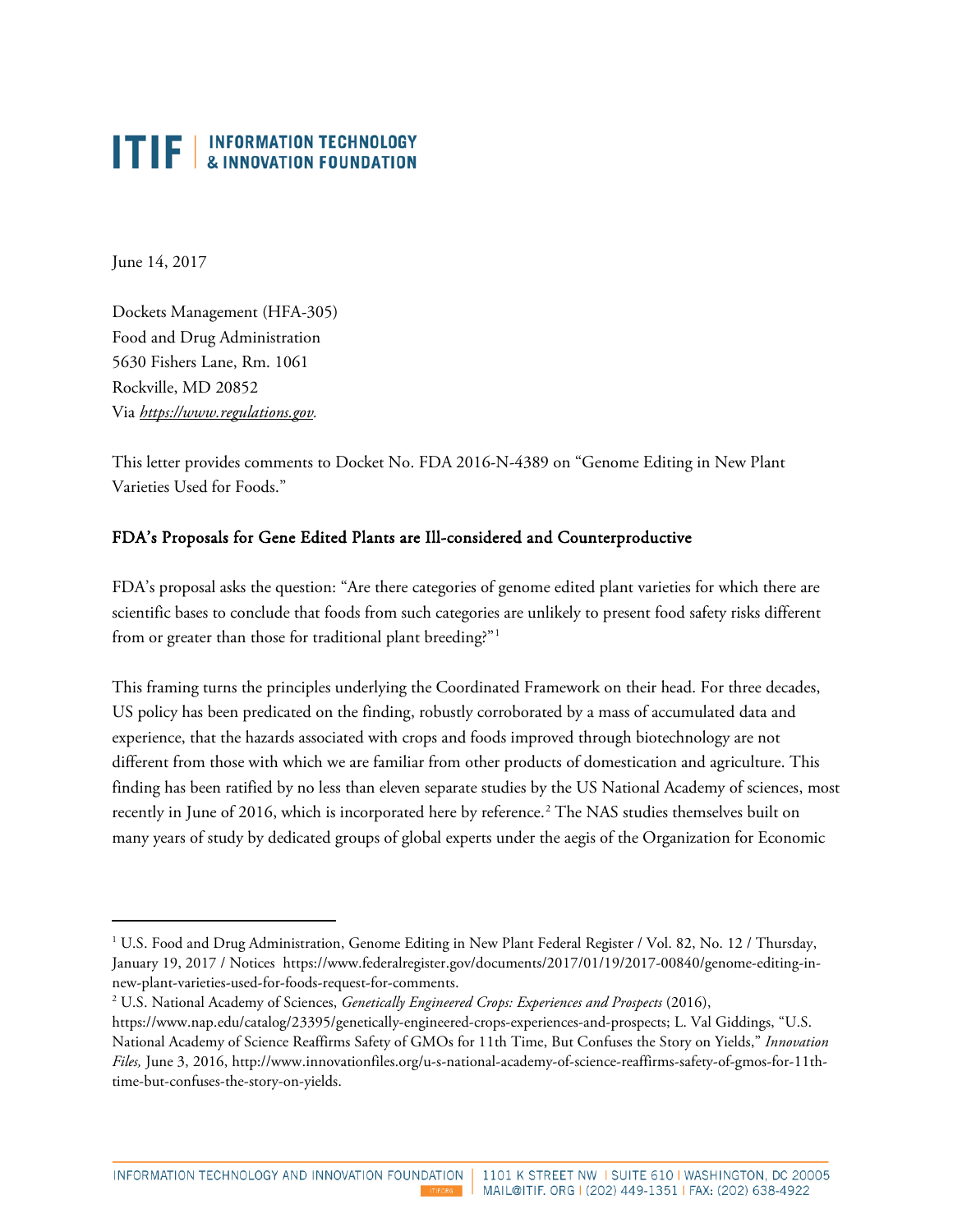## **ITIF** | INFORMATION TECHNOLOGY

 $\ddot{\phantom{a}}$ 

Cooperation and Development, published in five studies also incorporated here by reference.<sup>[3](#page-1-0)</sup> For FDA to frame the question on the unsupported and abundantly contradicted assertion that such hazards exist, and justify such a significant departure from longstanding policy, demands a demonstration of hazard they have not provided. The rest of their proposal for gene edited plants is similarly unfounded and at odds with long standing policy, and specifically the mandate from OSTP, and subject to the same kinds of defects and illogic underlying their proposal with regard to gene edited animals.

It is ironic that FDA should publish such draconian proposals for premarket review of gene edited plants and animals even as the National Academy of Sciences was concluding a study highlighting the value of gene editing technologies and their potential to improve human welfare through medical applications, including germline applications. [4](#page-1-1) An interesting contrast to the FDA's proposal is seen in the European Union, which has postponed yet again their review of the topic in an effort to avoid coming to a hasty, but ill-considered conclusion.<sup>[5](#page-1-2)</sup>

FDA should withdraw the present proposal. FDA should develop a new proposal to lay out their authority to regulate, and invite comment on their intention to exercise discretion for the products of modern genome modification techniques in plants until and unless categories of hazardous examples are demonstrated that might post unreasonable risks sufficient to justify regulation under the longstanding policies laid down in the Coordinated Framework. FDA should develop and publish a proposal to invite comments to help define such

<span id="page-1-0"></span><sup>&</sup>lt;sup>3</sup> Organization for Economic Cooperation and Development, "Recombinant DNA Safety Considerations" (Paris: OECD, 1986), ISBN 92-64-12857-3; OECD, "Safety Considerations for Biotechnology" (Paris: OECD, 1992), ISBN 92-64-13641-X; OECD, "Biotechnology, Agriculture and Food" (Paris: OECD, 1992), ISBN 92-64-13725-4; OECD, "Traditional Crop Breeding Practices: An Historical Review to Serve as a Baseline for Assessing the Role of Modern Biotechnology" (Paris: OECD, 1993), ISBN 92-64-14047-6; OECD, "Safety Evaluation of Foods Derived by Modern Biotechnology: Concepts and Principles" (Paris: OECD, 1993) ISBN 92-64-13859-5. 4 U.S. National Academy of Sciences, Human Genome Editing: Science, Ethics, and Governance (2017), ISBN 978-0-

<span id="page-1-1"></span><sup>309-45288-5,</sup> [https://www.nap.edu/catalog/24623/human-genome-editing-science-ethics-and-governance.](https://www.nap.edu/catalog/24623/human-genome-editing-science-ethics-and-governance) 5 Jackie Bird, EU admits more delay on rules for new plant breeding techniques - Any decision on whether new plant

<span id="page-1-2"></span>breeding techniques will be regulated under EU laws on genetic modification will wait until after new scientific advice and a public debate, both expected later this year, Agrow, 9 February, 2017, [https://www.agra-](https://www.agra-net.com/agra/agrow/markets-regulatory/europe/eu-admits-more-delay-on-rules-for-new-plant-breeding-techniques--1.htm)

[net.com/agra/agrow/markets-regulatory/europe/eu-admits-more-delay-on-rules-for-new-plant-breeding-techniques--](https://www.agra-net.com/agra/agrow/markets-regulatory/europe/eu-admits-more-delay-on-rules-for-new-plant-breeding-techniques--1.htm) [1.htm;](https://www.agra-net.com/agra/agrow/markets-regulatory/europe/eu-admits-more-delay-on-rules-for-new-plant-breeding-techniques--1.htm) Nature Editorial, Gene editing in legal limbo in Europe; The European Union is dragging its feet on gene-editing rules and scientists should push the issue, Nature 542, 392 (23 February 2017) doi:10.1038/542392a, [http://www.nature.com/news/gene-editing-in-legal-limbo-in-europe-1.21515.](http://www.nature.com/news/gene-editing-in-legal-limbo-in-europe-1.21515)